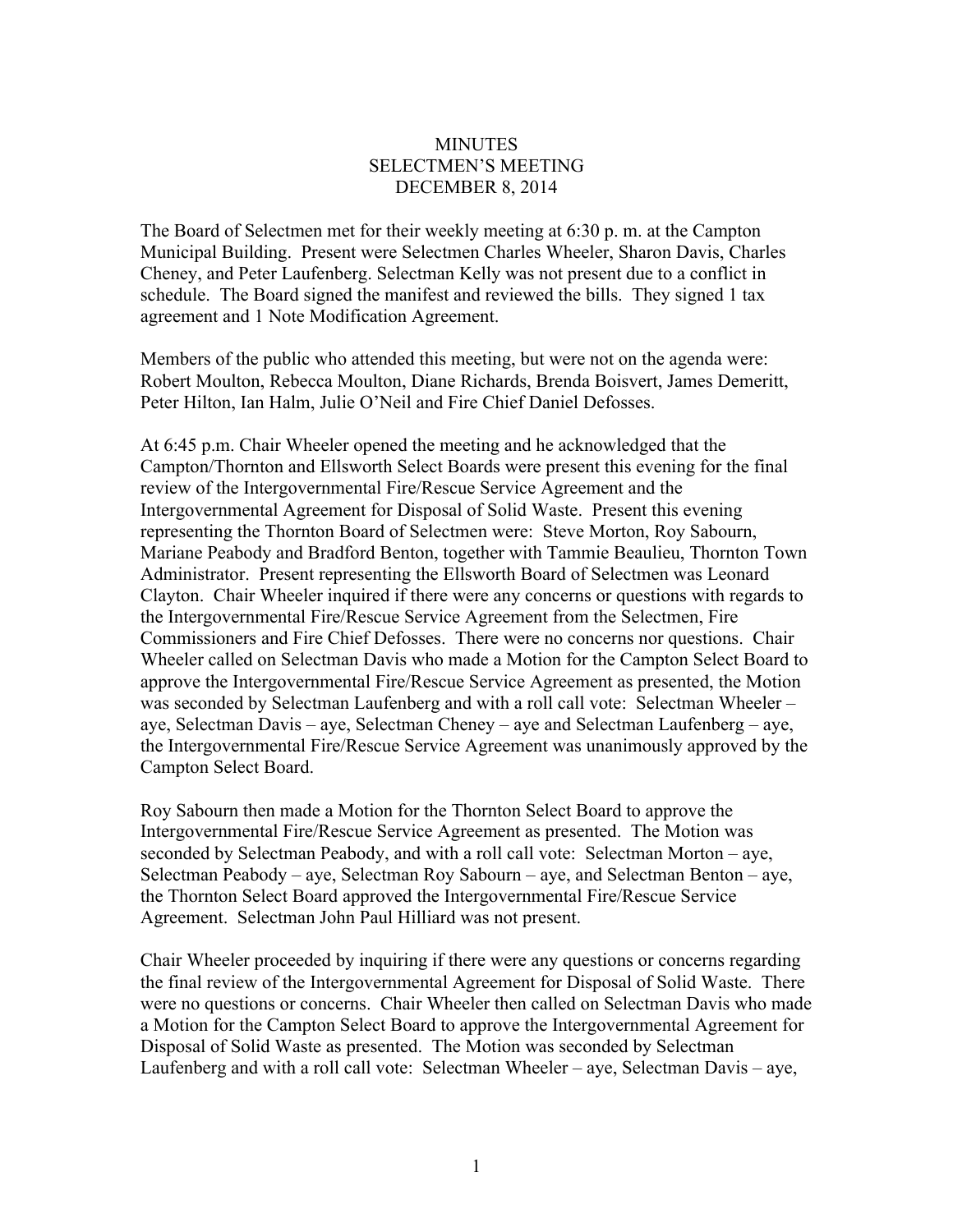Selectman Cheney – aye, and Selectman Laufenberg – aye, the Intergovernmental Agreement for Disposal of Solid Waste was approved by the Campton Select Board.

Selectman Sabourn then made a Motion for the Thornton Select Board to approve the Intergovernmental Agreement for Disposal of Solid Waste as presented. The Motion was seconded by Selectman Peabody and with a roll call vote: Selectman Morton – aye, Selectman Peabody – aye, Selectman Sabourn – aye and Selectman Benton – aye, the Intergovernmental Agreement for Disposal of Solid Waste was approved by the Thornton Select Board. Selectman John Paul Hilliard was not present.

Chair Wheeler thanked the Thornton Select Board and Selectman Clayton for coming this evening and the Fire Commissioners, Fire Chief Defosses and the Fire Department for everyone working as a team which enabled the smooth process.

Chair Wheeler called on Fire Chief Defosses who indicated that the Fire Department would like to discuss (while all three Select Boards are represented at this meeting) the 2014 CTFD Billing Process used in regard to the ambulance service. An outline was distributed which provided a step by step process from the initial response and transport to hospital to the Aging Report process. Chief Defosses explained that the outline presented is the current procedure, but the Fire Department is also working on other options for collection of uncollected debt. One step that will be instituted this year is the Fire Department will generate a personal letter which will be inserted with the over 60 day bills. A question presented was: "Is a charge generated if there was a call and the department responded, but no transport was made at that time?" Chief Defosses explained that at present there is no charge for no transport, but this will be an area to pursue. Chief Defosses also mentioned issues of physical addresses versus mailing addresses for billing and he and his Administrative Assistant, Julie O'Neil are working on the address issues.

Chief Defosses then called on Fire Commissioner Diane Richards who presented a breakdown of 2013 transports, total charges and total allowable charges month by month. Also computed was total cash collected, total expenses, total ambulance salaries paid. Commissioner Richards explained the issues, at present, with Comstar and her efforts to present an accurate analysis. However, she is confident the issue with Comstar accounting reports can be resolved to achieve a more accurate analysis in the future.

Chair Wheeler thanked Commissioner Richards for her hard work and the Fire Chief and his staff for their update and acknowledged the information is very helpful.

Chair Wheeler then continued the meeting by calling on Kelly Bolger, Emergency Management Director. Mr. Bolger explained that he has worked with Paul Hatch, of the New Hampshire Homeland Security and Emergency Management and Town Department Heads and they have successfully completed the Emergency Operations Manual Grant and it is now ready for approval by the Board. Mr. Bolger further explained that an update is required every six years. Mr. Bolger inquired if there were any questions and there were none.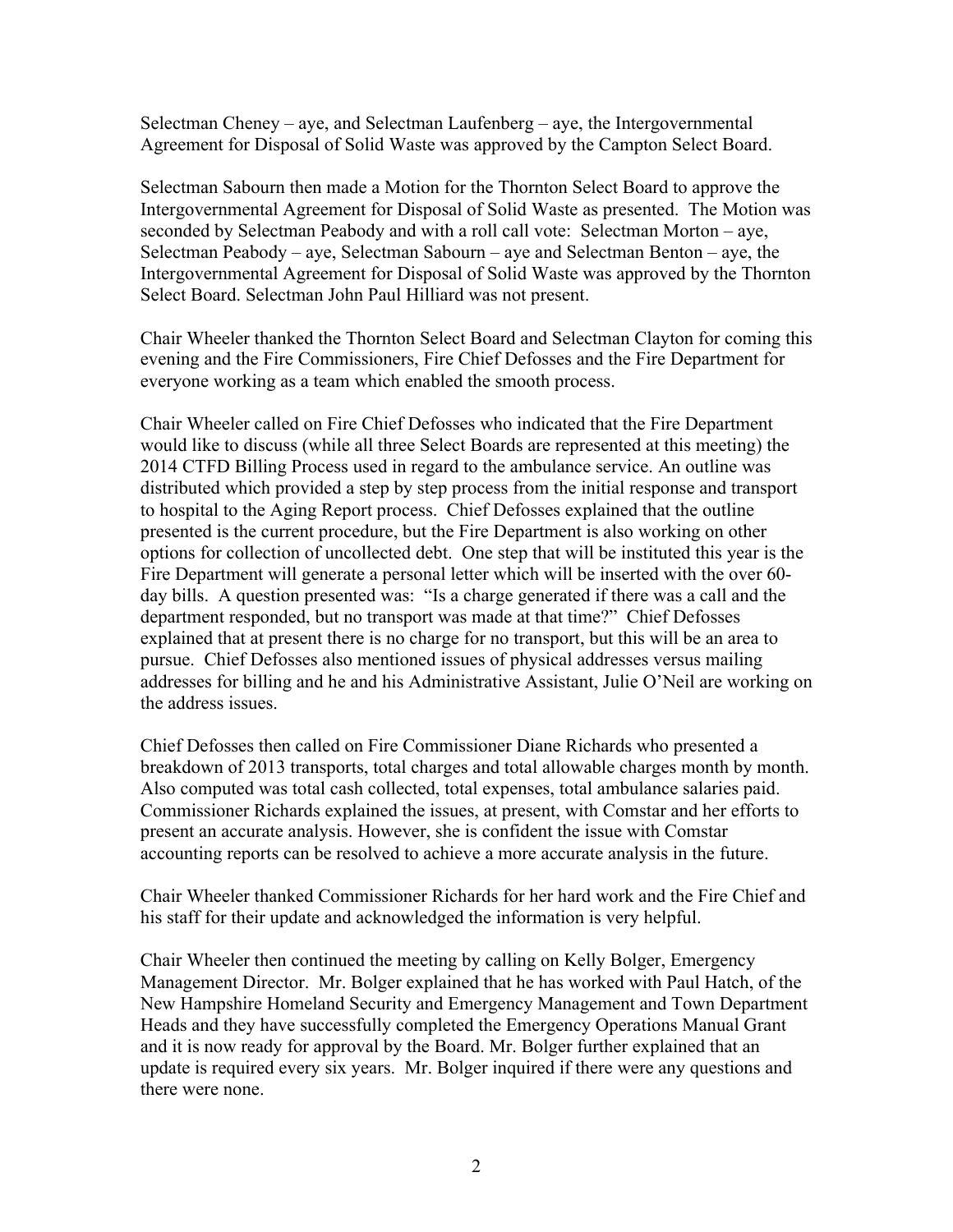Selectman Sharon Davis made a Motion to accept the terms of the Emergency Management Performance Grant (EMPG) as presented in the amount of \$9,990.00 to develop a joint Local Emergency Operations Plan with the towns of Campton and Ellsworth. Furthermore, the Board acknowledges that the total cost of this project will be \$9,990.00, in which the Town will be responsible for a 50% match (\$4,995.00) which will be offset through the labor generated expenses by the Town. The Motion was seconded by Selectman Laufenberg and with a roll call vote: Selectman Wheeler – aye, Selectman Davis – aye, Selectman Cheney – aye, and Selectman Laufenberg – aye, the Emergency Management Performance Grant was unanimously accepted with the terms as presented.

Selectman Laufenberg commended Kelly Bolger for his performance as Emergency Management Director during the recent Thanksgiving Day emergency issues that arose. Kelly Bolger indicated that Wayne Charron offered pizza and soup, even though his kitchen was closed; however, the need for his gracious offer became unnecessary.

Chair Wheeler then called for a Motion to approve the Minutes and Non Public Minutes of December 1, 2014. A Motion was made by Selectman Laufenberg to accept the Minutes and Non Public Minutes of December 1, 2014 as presented. The Motion was seconded by Selectman Cheney, and the Minutes and Non Public Minutes were unanimously approved as presented.

Chair Wheeler then called on Robert and Rebecca Moulton who were present at the meeting. Mr. Moulton explained that he was here to register a complaint about the plowing of Eastern Corner Road. Rebecca Moulton presented pictures for the Board to review. Chair Wheeler acknowledged that the complaint will be addressed to Butch Bain, Road Agent. Later, at this meeting, Butch Bain was present, and the complaint was presented to him, along with the pictures. Butch acknowledged he was aware of the Moultons' concerns and will address the issues that were presented this evening.

Chair Wheeler then called on Ann Marie to review correspondence. Ann Marie stated that the NH Employment Security sent a thank you letter for assistance in providing the Town data for the 2014 edition of "New Hampshire Community Profile. Ann Marie indicted that the data provided is on file with the State and can be useful when applying for grants.

Ann Marie indicated that Police Chief Warn received a resignation letter from a part time Police Officer indicating that the Officer would be resigning the Campton Police Department on December 2, 2014.

A proposal was received from Ossipee Mountain Electronics, Inc. regarding the installation of a radio system for the Highway Department in the amount of \$909.70. The Board approved the amount and unanimously approved the installation.